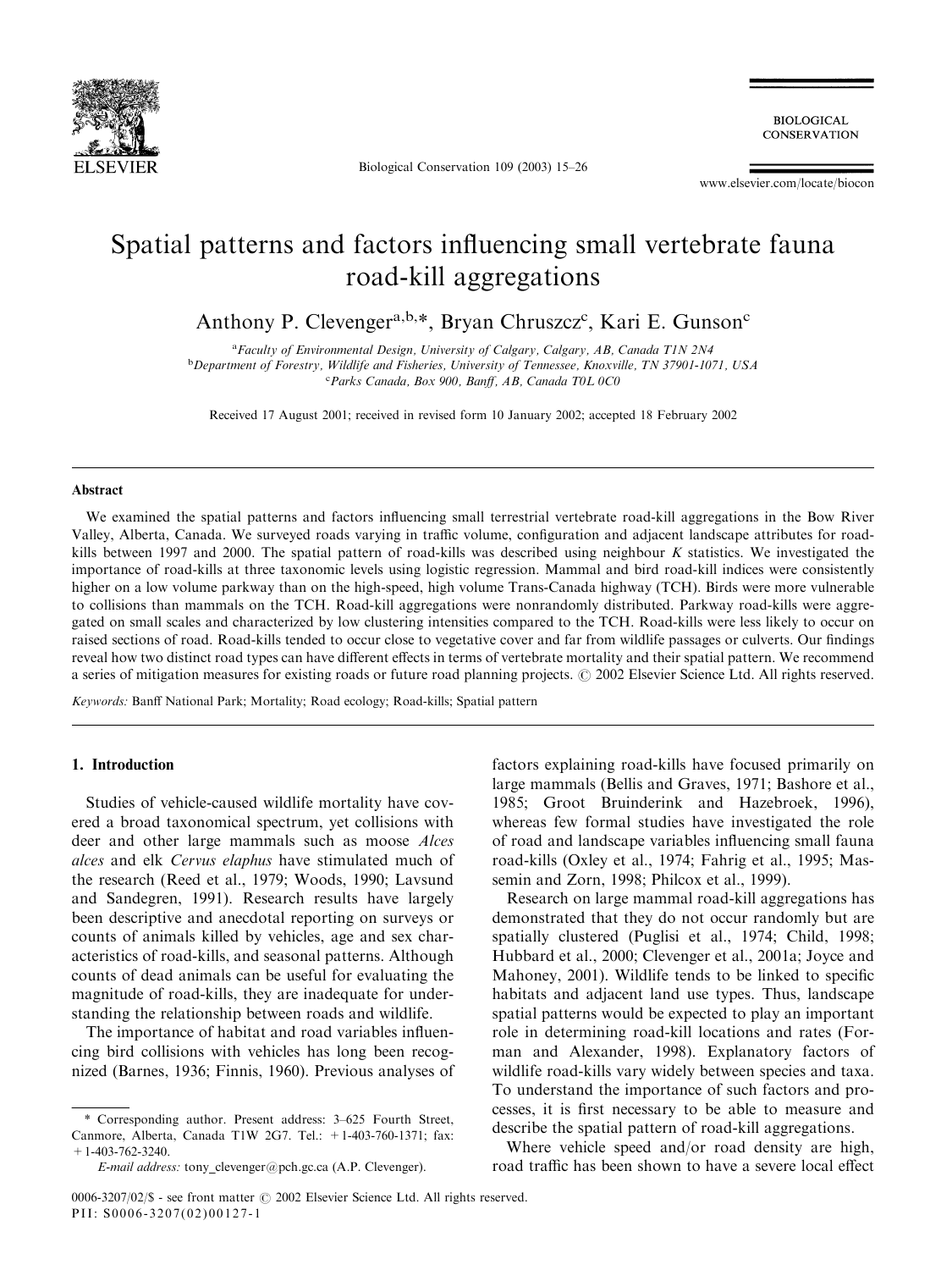on animal road-kills (Rosen and Lowe, 1994; Drews, 1995; Jones, 2000). Increased traffic flows in Banff National Park (BNP) have raised concerns about increased road-kills of wildlife (Banff-Bow Valley Study, 1996). One strategic goal of the BNP management plan was to reduce wildlife road-kills on the Trans-Canada highway (TCH) and other roads in and adjacent to the park (Parks Canada, 1997). The lethal impacts of park roads on large mammals has been investigated (Woods, 1990; Clevenger et al., 2001a), yet virtually nothing is known about road-kills of smaller vertebrate fauna. To support efforts to mitigate road impacts at all levels of species organization, management needs to be able to identify where particular individuals, species, taxa, and vertebrate communities are susceptible to high road-kill rates along roads.

We quantified road-kill occurrence among small terrestrial vertebrates in the Bow River Valley. We identified seasonal and geographic patterns of road-kills. We tested whether road-kills occurred randomly and, in the event they were spatially clustered, whether road-kill aggregation characteristics were taxa-specific. Finally, we evaluated the relative importance of factors associated with road-kills of small terrestrial vertebrates on a variety of roads varying in vehicle traffic, road configuration and adjacent landscape attributes.

## 2. Methods

#### 2.1. Study area

This study took place in the Central Canadian Rocky Mountains in western Alberta approximately 100 km west of Calgary (Fig. 1). The area encompasses the Bow River watershed comprising mountain landscapes in BNP and adjacent Alberta Provincial lands in Kananaskis Country. Topography is mountainous, elevations range from 1300 to over 3400 m, and valley floor width varies from 2 to 5 km.

We selected two roads within our study area, both had varying traffic volumes, vehicle speeds, road configurations, and adjacent habitat. The first road was a 117 km section of the TCH between the town of Seebe and Kicking Horse Pass. This part of the highway traverses provincial land (=44%) as well as BNP (=56%), terminating at the western boundary of the park and border between British Columbia and Alberta. The TCH runs along the floor of the Bow Valley sharing the valley bottom with the Bow River, the Canadian Pacific Railway and several small towns with  $\leq 10,000$  people. Average traffic volume at the park east entrance was more than 14,000 vehicles per day year-round in 1997, and reached peaks of more than 35,000 vehicles per day during summer months (Parks Canada Highway Service Centre, unpublished data). The stretch of highway we studied consisted of two and four lane segments including four lane segments with a dividing centre median. The average vehicle speed ranged from 90 to 120 km per hour.

The second road in the study was the Bow Valley Parkway (hereafter referred to as the Parkway) within BNP. The Parkway also runs along the floor of the Bow Valley and is parallel to the TCH. Average daily traffic volume in 1997 ranged from 1068 to 3231 vehicles per day during summer (Parks Canada Highway Service, unpublished data). The Parkway is two lanes wide and the average vehicle speed was 60–70 km per hour.

The Bow River Valley is situated within the front and main ranges of the Canadian Rocky Mountains. The roads in this study traversed montane and subalpine ecoregions. Vegetation consisted of open forests dominated by Douglas fir Pseudotsuga menziesii, white spruce Picea glauca, lodgepole pine Pinus contorta, Englemann spruce P. englemannii, aspen Populus tremuloides and natural grasslands.

### 2.2. Road-kill survey data collection

From September 1997 to August 2000, we surveyed the TCH and the Parkway by vehicle for road-killed wildlife in BNP and adjacent Kananaskis Country. We sampled roads on snow-free days between the months of April and November; surveys were not conducted during winter or days with snow because of decreased detection and snow removal on roads. We focused our attention specifically on small fauna, defined as terrestrial vertebrate species coyote Canis latrans-sized and smaller.

Surveys began within 1 h after sunrise. We noted the weather during the previous 24 h. One route surveyed the TCH from the Banff townsite to the junction of Highway 40 in Kananaskis Country (sample dis $tance = 105.6$  km). The other route sampled the TCH from Banff townsite to Kicking Horse Pass (sample distance=80.1 km) and the Parkway (sample dis $tance = 62.4$  km). Two lanes of road was the standard road sampling width. The two survey routes were alternated each day. Two observers performed the survey, one driving 10–20 km per hour below the posted speed limit, the other searching for road-killed animals on the road surface. When a road-killed animal was discovered, we attempted to identify the species, determine the sex and age. We marked the road-kill location on the road pavement edge with florescent spray paint and obtained the geographic coordinate location of all roadkills using a differentially-correctable, global positioning system (GPS) unit (Trimble Navigation Ltd., Sunnyvale, California, USA). We divided the sampling period into two seasons: spring-early summer (1 April–15 July), late summer-autumn (16 July–31 October). A road-kill index was calculated as the frequency of road-kills per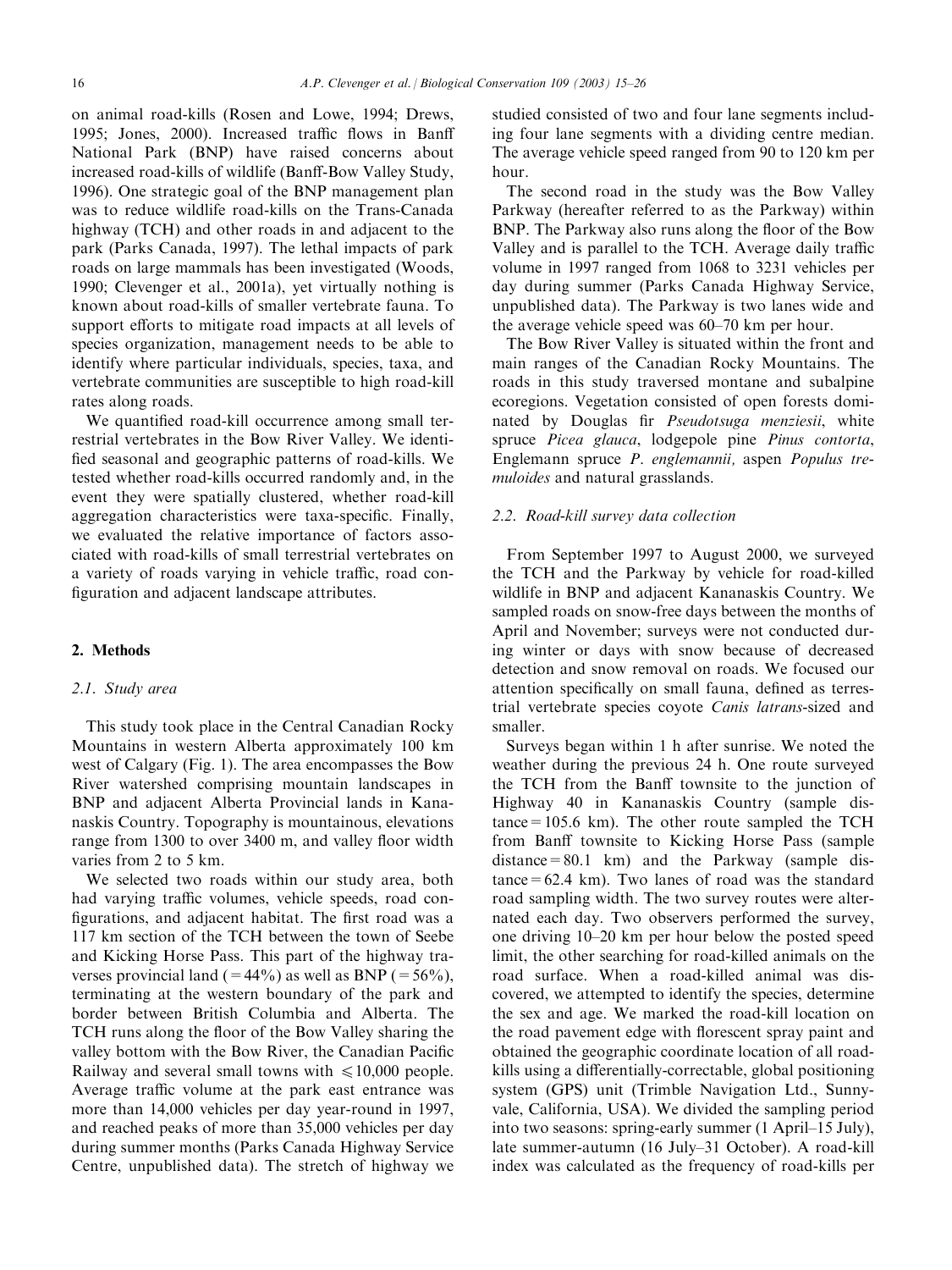



Fig. 1. Location of study area and roads sampled for small vertebrate fauna road-kills in the Central Canadian Rocky Mountains, 1997–2000.

1000 km of road surveyed. For each road type we calculated the proportion of road-kills by taxa.

# 2.3. Description of spatial pattern of road-kills

The distributions of animals killed on roads we sampled were 1-dimensional because the width of the area sampled  $(2$ -lanes = ca. 9 m) was small compared with the survey length (60–120 km). Ripley's K-statistic describes the dispersion of data over a range of spatial scales (Ripley, 1981; Cressie, 1991). We calculated Ripley's K-statistic for avian and mammalian road-kills on the TCH and the Parkway. We used the K-statistic as defined by Levine (2000), but modified for points distributed in one dimension (i.e. distributions along a line). The resulting algorithm was coded in Avenue<sup>TM</sup> and run in ArcView<sup>©</sup> GIS (Environmental Systems Research Institute, 1998). The algorithm counted the number of neighbouring road-kills within a specified scale distance  $(t)$  of each road-kill and these counts were summed over all road-kills. We standardized the totals by sample size  $(N)$  and road length  $(RL)$  to allow for

comparison between the four categories (mammal kills on TCH, mammal kills on Parkway, bird kills on TCH, and bird kills on Parkway). The process was repeated for incrementally larger scale distances up to RL for the two road types. Thus the K-statistic (adapted from Levine, 2000, and O'Driscoll, 1998) was defined as:

$$
K(t)_{\rm obs} = \frac{\rm RL}{N^2} \sum_{\substack{i=1 \ i \neq j}}^{N} \sum_{j=1}^{N} I(d_{ij})
$$

where  $d_{ij}$  was the distance from road-kill *i* to road-kill *j* and  $I(d_{ii})$  was an indicator function that returns 1 if  $d_{ii} \leq$  distance and zero otherwise (O'Driscoll, 1998). We used a scale distance increment of 624 m for all four categories to allow for a minimum of 100 bins on the shorter of the two roads (i.e. Parkway).

To assess the significance of  $K$ -values we ran  $100$ simulations of the above equation based on random distributions of points for each of the four categories. We displayed results as plots of  $L(t)$  versus linear scale distance t, where  $L(t)$  was the average number of extra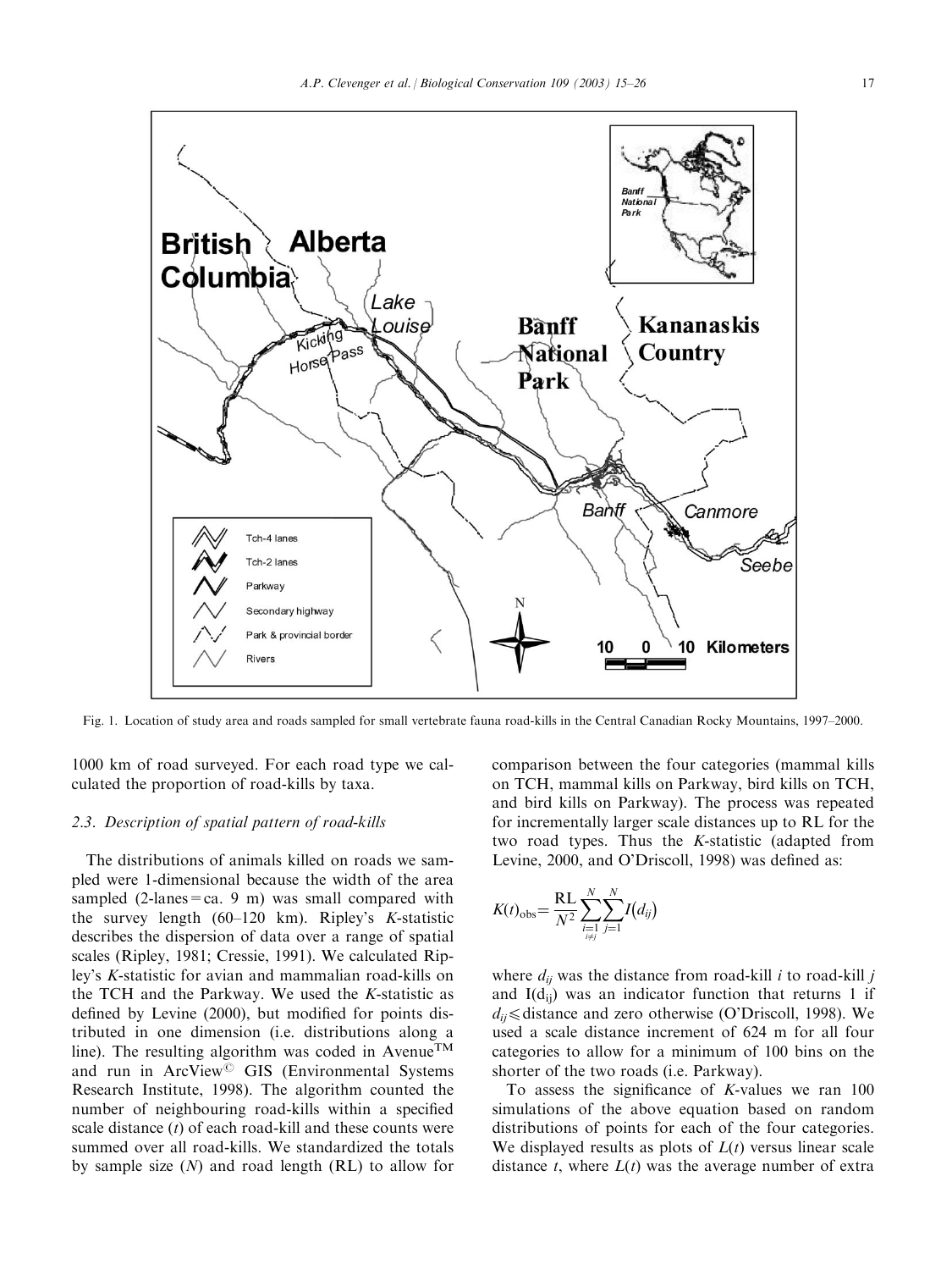neighbours within the scale distance  $t$  of any given roadkill in the distribution. The extra neighbours were those which were not expected if all the road-kills were arranged randomly along the survey route. Thus,  $L(t)$  is a measure of the intensity of clustering and was calculated as the difference between the observed K-value and the mean of the K-values for the 100 simulations. For a random distribution  $L(t) = 0$ . Positive values of  $L(t)$ indicated clustering and negative values indicate dispersion (O'Driscoll, 1998). We also presented the 95% confidence limits calculated as the upper or lower 95th percentile of the random simulations minus the mean of the random simulations. We defined significant clustering as any value of  $L(t)$  above the upper confidence limit and significant dispersion as any value of  $L(t)$  below the lower confidence limit.

## 2.4. Analysis of factors explaining road-kill occurrence

We used logistic regression (maximum likelihood estimates) to predict the probability of occurrence of road-kills as a function of landscape and road variables. Logistic regression was selected because the explanatory variables we used consisted of continuous and categorical data (Press and Wilson, 1978). We chose variables to describe site-specific attributes of each road-kill site. Ten explanatory variables were used to describe each road-kill site (Table 1). Indicator or dummy variables were created for each categorical variable with one reference comparison variable (HABITAT=open,  $MEDIAN = absent$ ,  $TOPOG = level$ ,  $TR$   $VOL = low$ ). The variable D\_PASS was not included in analysis of factors explaining bird or bird species road-kills.

We investigated the importance of road-kills at three taxonomic levels, individual species, species groups (mammals and birds), and the small vertebrate community. We compared the site-specific attributes of roadkill locations to attributes of 300 random locations along the sampled roads. Random points were distributed along the TCH and Parkway in proportion to the length of the two road types in the study area. We used a hand-held, GPS unit to locate random points on the road and collect the same site-specific attributes from each location as the road-kills. The dependent variable (Road-kill) was then coded either kill (1) or nokill (0, random point). At the species level we performed logistic regression on species that had more than 50 road-kills and all associated site measurements  $(=$ common raven Corvus corax, red squirrel Tamiasciurus hudsonicus and snowshoe hare Lepus americanus). All of the observed road-kill locations for which we had a complete set of independent variables were used at the species group (mammals:  $n=272$  locations; birds:  $n=296$ locations) and community level ( $n = 604$  locations).

We used the log-likelihood ratio test (Hosmer and Lemeshow, 1989) to determine significance of models to discriminate between road-kill locations and random locations based on location attributes. We assessed the improvement of fitted models over null models according to the difference in  $(-2)$  log-likelihood ratios. Significance of explanatory variable coefficients was based on chi-square tests of Wald statistics (Hosmer and Lemeshow, 1989). Standardized effect coefficients were not calculated, however we multiplied logistic regression coefficients  $(\beta)$  by the standard deviation of the respective variables to assess the relative importance of the

Table 1

Definition and description of variables used in the analysis of factors explaining road-kill occurrence

| Variable name         | Definition                                                                            |                                                                                                        |  |  |  |  |  |
|-----------------------|---------------------------------------------------------------------------------------|--------------------------------------------------------------------------------------------------------|--|--|--|--|--|
| Continuous variables  |                                                                                       |                                                                                                        |  |  |  |  |  |
| D COVER <sup>a</sup>  |                                                                                       | Mean distance (m) to vegetative cover (trees and shrubs $\geq 1$ m high) taken from both sides of road |  |  |  |  |  |
| D PASS <sup>b</sup>   |                                                                                       | Distance (m) to nearest wildlife crossing structure or drainage culvert                                |  |  |  |  |  |
| D TOWN <sup>c</sup>   | Distance (m) to nearest town                                                          |                                                                                                        |  |  |  |  |  |
| D WATER <sup>c</sup>  | Distance (m) to nearest water (wetland, lake, stream)                                 |                                                                                                        |  |  |  |  |  |
| ELEV <sup>c</sup>     | Elevation (m)                                                                         |                                                                                                        |  |  |  |  |  |
| N JERSEY <sup>a</sup> | Number of Jersey barriers in roadway (road centre or edges)                           |                                                                                                        |  |  |  |  |  |
| Categorical variables |                                                                                       |                                                                                                        |  |  |  |  |  |
| HABITAT <sup>a</sup>  | Forest, forest-open mix, water (wetland, lake, stream), open (meadows, barren ground) |                                                                                                        |  |  |  |  |  |
| MEDIAN <sup>a</sup>   | Median absent $(0)$ or present $(1)$ between lanes                                    |                                                                                                        |  |  |  |  |  |
| TR VOL <sup>c</sup>   | High = $\ge$ 21 000 vehicles/day, summer average daily traffic volume (SADT);         |                                                                                                        |  |  |  |  |  |
|                       | moderate = 11,000–14,000 vehicles/day (SADT); low = $\leq$ 3000 vehicles/day (SADT)   |                                                                                                        |  |  |  |  |  |
| TOPOG <sup>a</sup>    | Roadside topography (bold line represents pavement):                                  |                                                                                                        |  |  |  |  |  |
|                       | Buried $(1)$                                                                          | Level $(4)$ ——                                                                                         |  |  |  |  |  |
|                       | Raised (2) $\sqrt{\phantom{a}}$                                                       | Part buried $(5)$                                                                                      |  |  |  |  |  |
|                       | Buried-Raised (3)                                                                     | Part raised (6) $\sqrt{\phantom{0}}$                                                                   |  |  |  |  |  |

Variable measure obtained from field measurement.

<sup>b</sup> Variable not included in analysis of factors explaining bird or bird species kills.

<sup>c</sup> Variable measure obtained from a geographic information system or other source.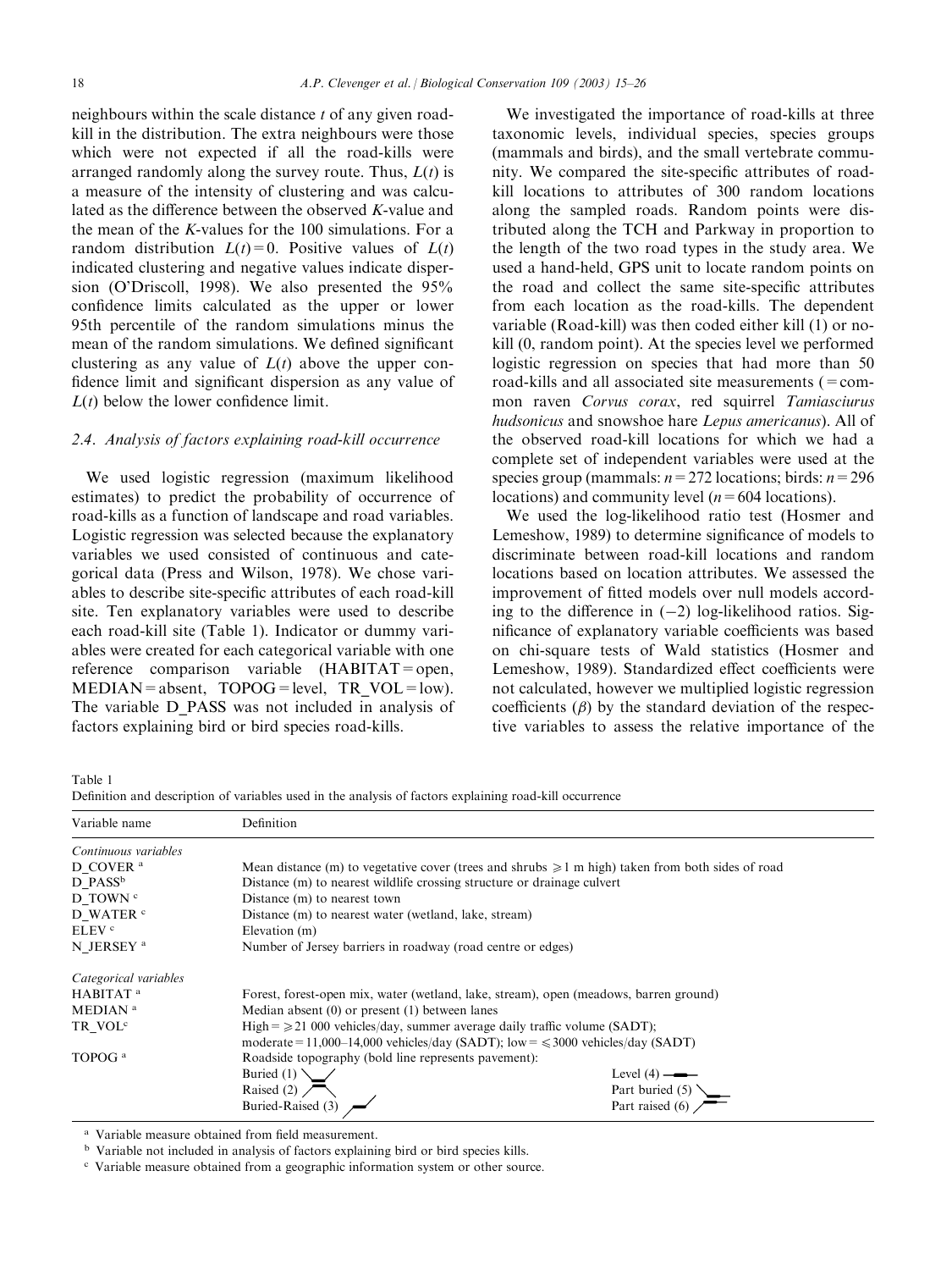explanatory variables within the model. We call this parameter the standardized estimate coefficient. Interpretation of logistic regression coefficients was made in terms of statements about odds ratios. We also included cross-validation classification accuracies for random points, observed points, and combined overall points for each model. Prior to performing the regression analysis we tested potential explanatory variables for multicollinearity (Menard, 1995). When variables were correlated  $(r>0.7)$  we removed one of the two variables from the analysis. Final models and variable coefficients with a P-value  $\leq 0.10$  were considered significant unless otherwise stated. We used the SPSS statistical package version 7.5 for all analyses (SPSS, 1996).

## 3. Results

## 3.1. Species composition and temporal pattern of roadkills

Our surveys sampled a total of 65,253 km of roads. Of this distance, 14,659 km were surveyed on the Parkway and 50,594 km on the TCH. Sampling took place on 554 days; 226 (40%) of those days no road-kills were found. The average number of sampling days without recorded road-kills was highest in May and October and lowest in July and August.

A total of 677 animals (56 identified species) were collected at 669 sites. These included 313 mammals (18 species), 316 birds (36 species) and 48 amphibians (two species) (Table 2). Mammals made up 46% of the road-kills followed by birds (47%) and amphibians (7%). All of the recorded road-kills were wild species endemic to the study area. Of the endemic species residing in habitats traversed by the surveyed roads, 46% of 37 mammal species, 34% of 106 bird species, and two of five amphibian species were represented in our road-kill sample. Only one reptile species, wandering garter snake Thamnophis elegans, occurred within the study area but was not recorded as a road-kill. Of the five most frequently killed mammals, three were widespread and abundant, and two were locally abundant. Four of the most frequently killed birds were roadside foragers and one was the most common species in the area.

Road-kills were the highest during summer. The greatest number of road-kills occurred in July  $(n=226)$ , followed by August ( $n=155$ ) and June ( $n=81$ ). Roadkills were most prevalent among mammals in April, among birds from May to August, and among amphibians from June to August (Fig. 2). We compared roadkill indices for the three taxa between years. We did not include 1997 because only 3 months of data were collected. Road-kill indices were similar between years ranging from 7.9 to 10.7 road-kills per 1000 km sampled (Table 3).

Of 253 road-killed animals recorded on the Parkway, 54% ( $n=137$ ) were mammals, 29% ( $n=74$ ) birds, and  $17\%$  ( $n=42$ ) amphibians. Mammal road-kill indices were highest each year on the Parkway and overall three times greater (9.1 road-kills/1000 km vs. 2.9 road-kills/ 1000 km) than the TCH (Table 3). Similarly, bird roadkill indices were higher each year on the Parkway than the TCH each year, particularly in 2000, and overall indices were slightly greater than that of the TCH. Of 417 road-kills on the TCH,  $58\%$  ( $n=242$ ) were birds, 41% ( $n=170$ ) mammals and 1% ( $n=5$ ) amphibians. For each of the three years road-kill frequencies were higher for birds than mammals on the TCH, whereas mammal road-kill frequencies were consistently higher than birds on the Parkway. Amphibian road-kill frequencies were higher on the Parkway than the TCH. However, in 1999 we documented two periods of tiger salamander *Ambystoma tigrinum* mass migrations across the TCH both resulting in a minimum of 183 road-kills (Clevenger et al., 2001b).

### 3.2. Description of spatial pattern of road-kills

The distribution of road-kills was heterogeneous and significantly more clustered than would be expected in a random arrangement over a wide range of scales  $(P<0.05$ ; Fig. 3). For both mammals and birds there was significant clustering of road-kills at small spatial scales on the Parkway. Peaks in  $L(t)$  occurred at a scale distance of 2 km in birds and 4 km in mammals, but the range of spatial scales over which clustering was significant was larger in mammals  $(0-13 \text{ km})$  than birds  $(0-13 \text{ km})$ 4 km). Both taxonomic groups also displayed minima representing significant dispersion (i.e. at 10 and 20 km in birds and 27 and 53 km in mammals).

Clustering was significant on the TCH over a larger range of spatial scales compared to the Parkway and there was no significant dispersion at any spatial scale (Fig. 3). This result was consistent for both mammals [scale of maximum  $L(t) = 14$  km, range of scales for significant clustering  $= 0-62$  km] and birds (scale of maximum  $L(t) = 31$  km, range of scales for significant clustering=0–69 km). Road-kill aggregations were three to four times more severe on the TCH than the Parkway [considering the maximum  $L(t)$  values from the four plots; Fig. 3].

## 3.3. Analysis of factors explaining road-kill occurrence

The three species models were statistically significant (all  $P < 0.001$ ). The variance explained by the models and overall cross-validation accuracies were highest for the red squirrel model  $(R^2=0.82; 96\%)$  followed by raven ( $R^2 = 0.41$ ; 90%) and snowshoe hare ( $R^2 = 0.37$ ; 82%) models (Table 4). Road topography was most important in explaining raven road-kills. Ravens were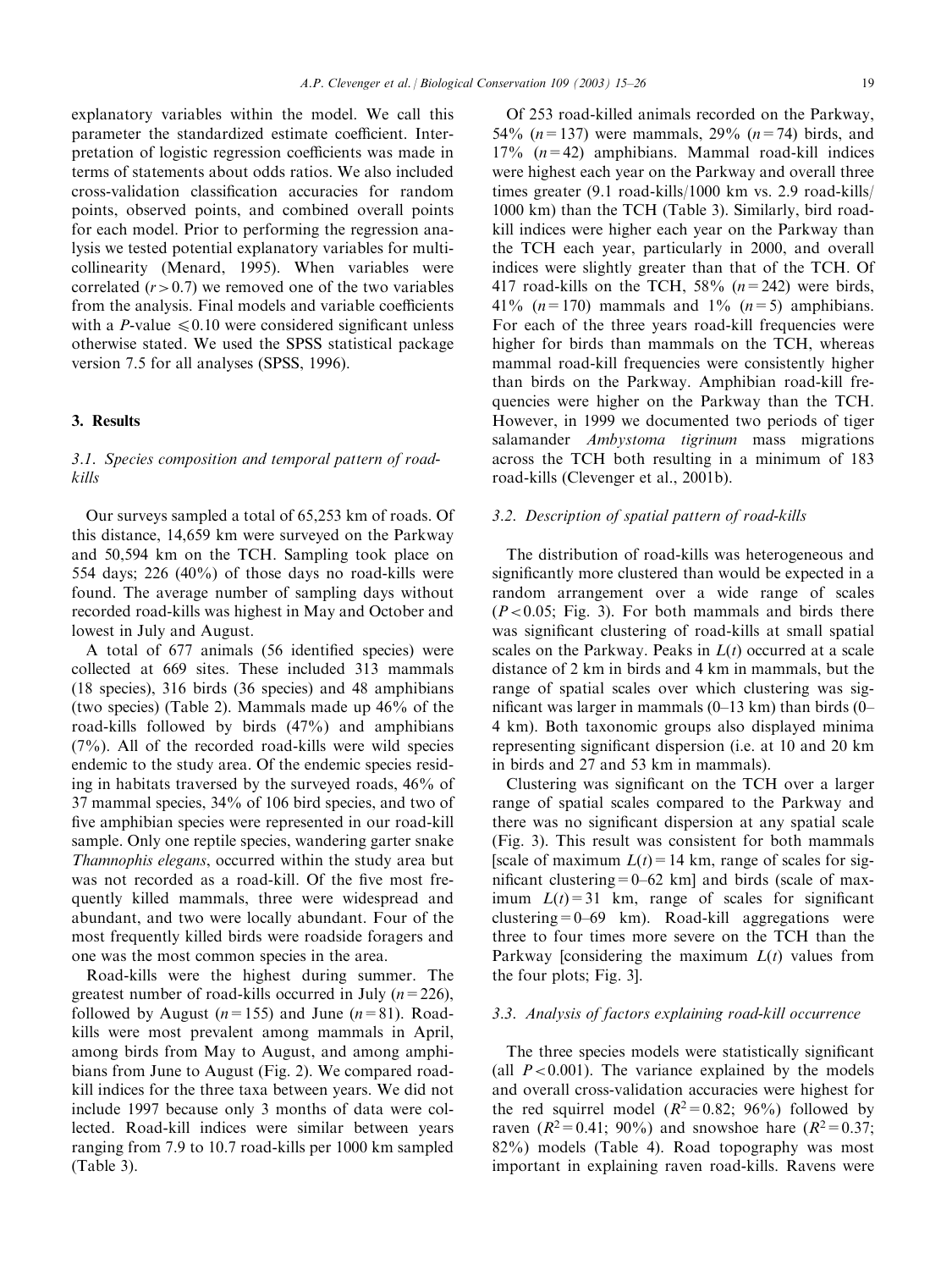Table 2

Frequency of small vertebrate road-kill in the Central Canadian Rocky Mountains, 1997–2000 (Domestic animals were excluded)

| Common name                | Scientific name          | $\boldsymbol{N}$ | % of taxa | % of total kills |  |
|----------------------------|--------------------------|------------------|-----------|------------------|--|
| <b>Mammals</b>             |                          |                  |           |                  |  |
| Red squirrel               | Tamiasciurus hudsonicus  | 90               | 28.7      | 13.3             |  |
| Snowshoe hare              | Lepus americanus         | 77               | 24.6      | 11.4             |  |
| Deer mouse                 | Peromyscus maniculatus   | 39               | 12.4      | 5.8              |  |
| Columbian ground squirrel  | Spermophilus columbianus | 26               | 8.3       | 3.9              |  |
| American marten            | Martes americana         | 15               | 4.8       | 2.2              |  |
| Coyote                     | Canis latrans            | 14               | 4.5       | 2.1              |  |
| Mink                       | Mustela vison            | 6                | 1.9       | $\lt 1$          |  |
| Muskrat                    | Ondatra zibethicus       | 6                | 1.9       | $\lt 1$          |  |
| Meadow vole                | Microtus pennsylvanicus  | 6                | 1.9       | $\lt 1$          |  |
| Red-backed vole            | Clethrionomys gapperi    | 6                | 1.9       | $\lt 1$          |  |
| Striped skunk              | Mephitis mephitis        | 3                | 1.0       | $\lt 1$          |  |
| Western jumping mouse      | Zapus princeps           | 3                | 1.0       | $\lt 1$          |  |
| Beaver                     | Castor canadensis        | $\overline{2}$   | 0.6       | $\lt 1$          |  |
| Least chipmunk             | Eutamias minimus         | $\overline{c}$   | 0.6       | $\lt 1$          |  |
| Unidentified mammal        |                          | 6                | 1.9       | $\leq$ 1         |  |
| Species with one road-kill |                          | $\overline{4}$   | 1.2       | $\lt 1$          |  |
| Total mammals              |                          | 313              |           |                  |  |
| Total species              |                          | 18               |           |                  |  |
| <b>Birds</b>               |                          |                  |           |                  |  |
| Common raven               | Corvus corax             | 60               | 18.9      | 8.9              |  |
| American robin             | Turdus migratorius       | 50               | 15.8      | 7.4              |  |
| American crow              | Corvus brachyrhynchos    | 33               | 10.4      | 4.9              |  |
| Black-billed magpie        | Pica pica                | 32               | 10.1      | 4.7              |  |
| Gray jay                   | Perisoreus canadensis    | 19               | 6.0       | 2.8              |  |
| Chipping sparrow           | Spizella passerina       | 16               | 5.1       | 2.4              |  |
| Ruffed grouse              | Bonasa umbellus          | 9                | 2.8       | 1.3              |  |
| White-crowned sparrow      | Zonotrichia leucophrys   | 7                | 2.2       | 1.0              |  |
| Yellow-rumped warbler      | Dendroica coronata       | 7                | 2.2       | 1.0              |  |
| Pine siskin                | Carduelis pinus          | 6                | 1.9       | $\lt 1$          |  |
| Hermit thrush              | Catharus guttatus        | 5                | 1.6       | $\lt 1$          |  |
| Dark-eyed junco            | Junco hyemalis           | 5                | 1.6       | $\leq$ 1         |  |
| Great horned owl           | Bubo virginianus         | $\overline{4}$   | 1.3       | $\lt 1$          |  |
| Lincoln sparrow            | Melospiza lincolnii      | 3                | 1.0       | $\lt 1$          |  |
| Mallard                    | Anas platyryhncos        | 3                | 1.0       | $\lt 1$          |  |
| Northern saw-whet owl      | Aegolius acadicus        | 3                | 1.0       | $\lt 1$          |  |
| Spruce grouse              | Dendragapus canadensis   | 3                | 1.0       | $\lt 1$          |  |
| Clark's nutcracker         | Nucifraga columbiana     | $\overline{c}$   | 0.6       | $\leq$ 1         |  |
| Belted kingfisher          | Ceryle alcyon            | $\mathfrak{2}$   | 0.6       | $\lt 1$          |  |
| Merlin                     | Falco columbarius        | $\mathfrak{2}$   | 0.6       | $\lt 1$          |  |
| Swainson's thrush          | Catharus ustulatus       | $\sqrt{2}$       | 0.6       | $\leq$ 1         |  |
| Species with one road-kill |                          | 15               | 4.7       | 2.2              |  |
| Unidentified passerine     |                          | 10               | 3.2       | 1.5              |  |
| Unidentified sparrow       |                          | 4                | 1.3       | $\lt 1$          |  |
| Unidentified bird          |                          | 5                | 1.6       | $\lt 1$          |  |
| Unidentified raptor        |                          | $\overline{c}$   | 0.6       | $\lt 1$          |  |
| Unidentified swallow       |                          | $\mathfrak{2}$   | 0.6       | $\lt 1$          |  |
| Unidentified duck          |                          | $\mathfrak{2}$   | 0.6       | $\lt 1$          |  |
| Unidentified gull          |                          | 2                | 0.6       | $\lt 1$          |  |
| Unidentified owl           |                          | $\mathbf{1}$     | 0.3       | $\lt 1$          |  |
| Total birds                |                          | 316              |           |                  |  |
| Total species              |                          | 36               |           |                  |  |
| <b>Amphibians</b>          |                          |                  |           |                  |  |
| Western toad               | <b>Bufo</b> boreas       | 45               | 93.8      | 7.2              |  |
| Tiger salamander           | Ambystoma tigrinum       | 2                | 4.2       | $\leq$ 1         |  |
| Unidentified amphibian     |                          | 1                | 2.1       | < 1              |  |
| Total amphibians           |                          | 48               |           |                  |  |
| Total species              |                          | $\overline{c}$   |           |                  |  |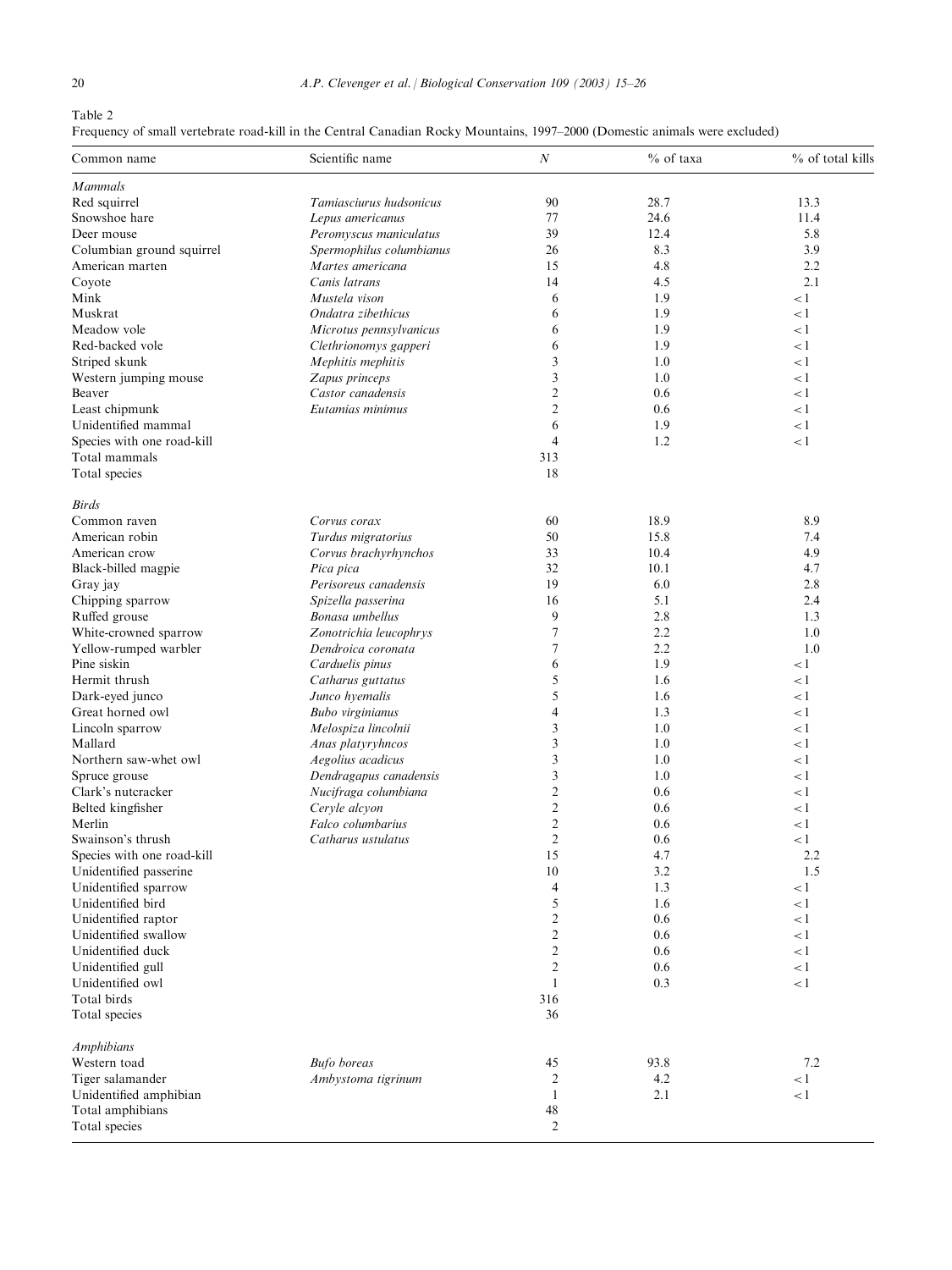$91\%$  (odds ratio = 0.086) less likely to be killed on raised sections of road relative to level roads. Habitat type also ranked high influencing road-kills as ravens were less likely to be killed on roads in forested and forest-open mix habitats. Elevation and proximity to towns were significant factors and both negatively correlated with road-kills. Red squirrel road-kills were only explained by the proximity of towns (negative correlation). Topography was the most important variable explaining snowshoe hare road-kills. Hares were less likely to be killed on road sections that were raised and to a lesser extent combined buried-raised sections compared to level. Road-killed hares were found close to cover and far from safe passages (culverts or crossing structures).

Models for mammals, birds and the small vertebrate community were significant (all  $P < 0.001$ ). Model variance and cross-validation accuracies were high (Table 4). Six variables explained the occurrence of



Fig. 2. Monthly composition of small vertebrate road-kills in the Central Canadian Rocky Mountains, 1997–2000. Categories are: mammals, grey bars; birds, white bars; amphibians, black bars. Sample sizes at top of columns.

mammal road-kills. Topography had the highest explanatory power as mammals were less likely to be killed on raised roads relative to level roads. Mammals also had a tendency to be killed on roads close to cover, at low elevations and far from safe passages. Birds were  $92\%$  (odds ratio = 0.088) less likely to be killed on raised roads compared to roads in level terrain. Habitat type also ranked high influencing road-kills as birds were less likely to be killed on roads in forested and forest-open mix habitats relative to open habitats. There was a greater tendency for birds to be killed on roads with centre medians (85% more likely; odds ratio=1.852) and low in elevation. At the community level, topography was most important in explaining road-kills. Vertebrate taxa were  $93\%$  (odds ratio = 0.067) less susceptible to road-kills on raised roads relative to level sections and  $45\%$  (odds ratio = 0.546) less vulnerable on combined buried-raised sections of road. Animals were more likely to be killed on roads at low elevations and close to towns.

#### 4. Discussion

## 4.1. Species composition and temporal pattern of roadkills

Compared to the sampling effort undertaken to quantify road-kill occurrence in our study area kill rates were remarkably low. We surveyed 65,000 km of road during 550 days and documented 674 road-killed animals. Previous studies have reported greater numbers of road-kills while sampling shorter road sections during shorter periods (Fahrig et al., 1995; Ashley and Robinson, 1996; Kline and Swann, 1998). The low kill rates we report may be explained by climatic conditions in

Table 3 Road-kill indices and frequency of small vertebrate road-kill by road type and year in the Central Canadian Rocky Mountains, 1998–2000

| Taxa         | Road       | 1998                            |           | 1999                           |           | 2000                           |           | Total                  |           |
|--------------|------------|---------------------------------|-----------|--------------------------------|-----------|--------------------------------|-----------|------------------------|-----------|
|              |            | Kills per<br>$1000 \mathrm{km}$ | $N (%)^a$ | Kills per<br>$1000 \text{ km}$ | $N (%)^a$ | Kills per<br>$1000 \text{ km}$ | $N (%)^a$ | Kills per<br>$1000$ km | $N (%)^a$ |
| Mammals      | <b>TCH</b> | 3.0                             | 38(34)    | 3.4                            | 62(44)    | 2.7                            | 43(43)    | 2.9                    | 143(40)   |
|              | <b>BVP</b> | 12.6                            | 54 (56)   | 8.0                            | 45 (52)   | 6.5                            | 33(53)    | 9.1                    | 132 (54)  |
|              | Total      | 4.9                             |           | 4.5                            |           | 3.5                            |           | 4.3                    |           |
| <b>Birds</b> | <b>TCH</b> | 4.8                             | 73 (65)   | 4.0                            | 77 (54)   | 3.6                            | 57 (57)   | 4.2                    | 207(58)   |
|              | <b>BVP</b> | 4.8                             | 22(23)    | 4.9                            | 26(30)    | 5.6                            | 23(37)    | 5.1                    | 71 (29)   |
|              | Total      | 4.8                             |           | 4.2                            |           | 4.0                            |           | 4.4                    |           |
| Amphibians   | <b>TCH</b> | 0.1                             | 2(1)      | 0.1                            | 3(2)      | 0.0                            | 0(0)      | 0.1                    | 5(2)      |
|              | <b>BVP</b> | 4.3                             | 20(21)    | 3.3                            | 16(18)    | 1.7                            | 6(10)     | 3.2                    | 42(17)    |
|              | Total      | 1.1                             |           | 0.8                            |           | 0.4                            |           | 0.8                    |           |
| Total        |            | 10.7                            |           | 9.5                            |           | 7.9                            |           | 9.4                    |           |

<sup>a</sup> Frequency and percent composition of road-killed taxa by road type.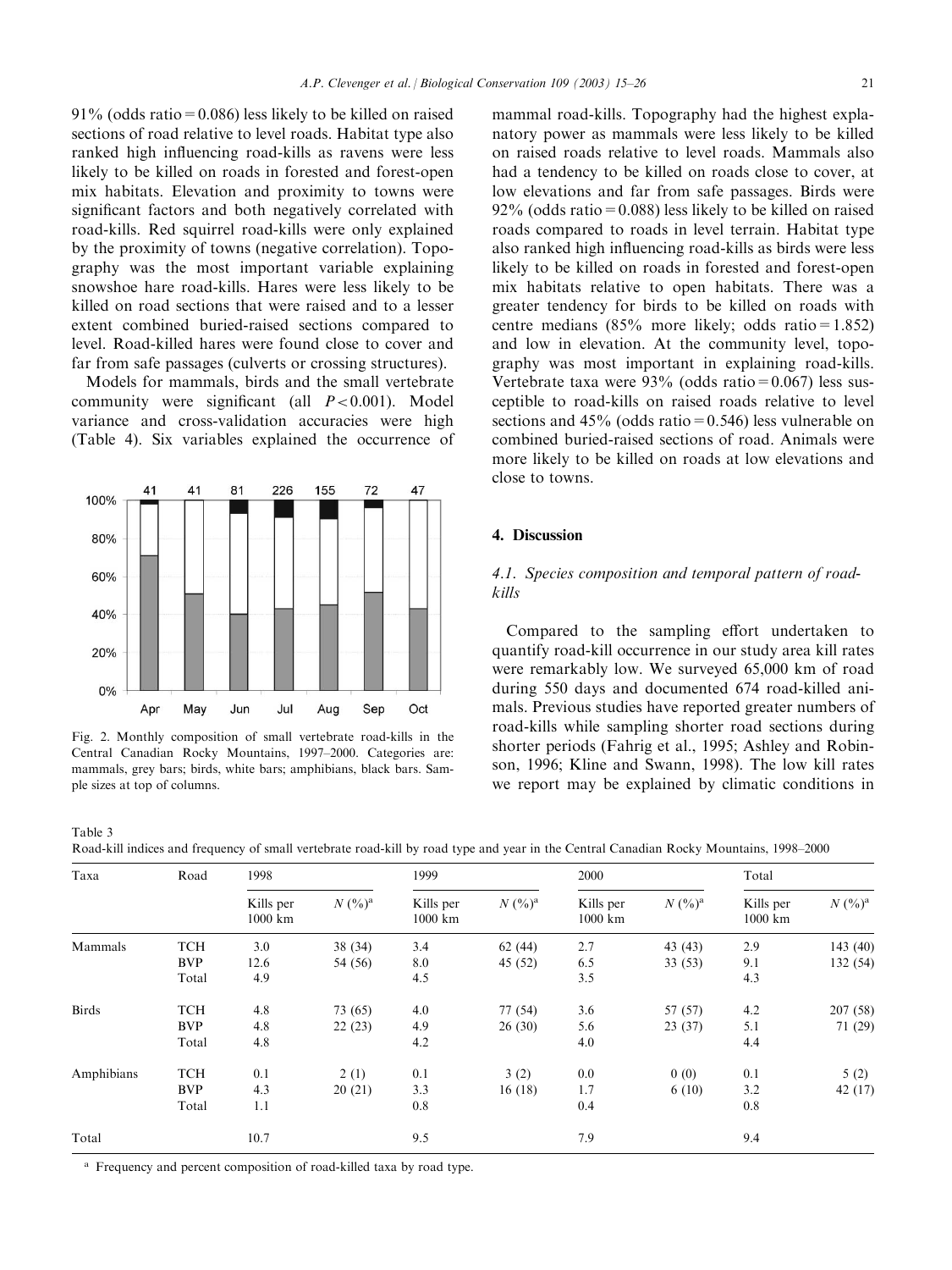

Scale distance t (km)

Fig. 3. Plots of the L-statistic  $[L(t)]$  as a function of scale for distribution of small vertebrate road-kills on the Trans-Canada Highway (TCH) and Bow Valley Parkway (BVP). The thick solid line represents the observed number of neighbours per road-kill along the survey route minus the mean expected number of neighbours if the road-kills were distributed randomly. If the road-kills were distributed randomly  $L(t) = 0$ . The distribution is significantly clustered or dispersed ( $P < 0.05$ ) at scale distance t when  $L(t)$  is above or below the 95% confidence interval (thin solid line), respectively.

Table 4

Species, group and community level ordering of significant  $(P<0.10)$  standardized estimate coefficients and their sign in analysis of factors explaining road-kill occurrence. Numbers indicate rank of importance of variable. Sign indicates influence on odds ratio (negative decreases odds that data point is a road-kill; positive increases odds that data point is a road-kill). Model variance and validation results are provided

| Variable                            | Raven | Red squirrel | Snowshoe<br>hare | Mammals | <b>Birds</b> | Community |
|-------------------------------------|-------|--------------|------------------|---------|--------------|-----------|
| D COVER                             |       |              | $3-$             | $3-$    |              |           |
| D PASS <sup>a</sup>                 |       |              | $5+$             | $5+$    |              |           |
| D TOWN                              | $5 -$ | $1 -$        | $6-$             | $6-$    | $6-$         | $4-$      |
| <b>D WATER</b>                      |       |              |                  |         |              |           |
| <b>ELEV</b>                         | $4-$  |              | $4-$             | $4-$    | $5-$         | $3-$      |
| N JERSEY                            |       |              |                  |         |              |           |
| HABITAT-forest                      | $3-$  |              |                  |         | $2 -$        |           |
| HABITAT-forest-open                 | $2 -$ |              |                  |         | $3-$         |           |
| <b>MEDIAN</b>                       |       |              |                  |         | $4+$         |           |
| TR VOL <sup>b</sup>                 |       |              |                  |         |              |           |
| TOPOG-raised                        | $1 -$ |              | $2 -$            | $1 -$   | $1 -$        | $1 -$     |
| TOPOG-raised/buried                 |       |              | $1 -$            | $2 -$   |              | $2 -$     |
| Model $R^2$                         | 0.41  | 0.82         | 0.37             | 0.58    | 0.54         | 0.53      |
| Cross-validation accuracy $(\% )^c$ | 90    | 96           | 82               | 80      | 79           | 79        |

<sup>a</sup> Variable not included in analysis of factors explaining bird or bird species road-kills.

<sup>b</sup> TR VOL was significant for mammals ( $P=0.019$ ) and the small vertebrate community ( $P=0.0002$ ); however, neither of its constituent dummy variables proved significant and therefore rankings are not displayed in the table.

<sup>c</sup> Overall cross-validation accuracy using random and observed data.

our study area, characterized by short summers and brief activity periods for many small vertebrates. Further, four of the five amphibian species in the Bow Valley are considered uncommon; only the western toad Bufo boreas is widespread and relatively abundant (Holroyd and Van Tighem, 1983) compared to other temperate zones of North America where large numbers have been recorded as road-kills (Wilkins and Schmidly, 1980; Palis, 1994; Fahrig et al., 1995; Ashley and Robinson, 1996).

Small vertebrate road-kills showed seasonal patterns for the three taxa that were consistent with life history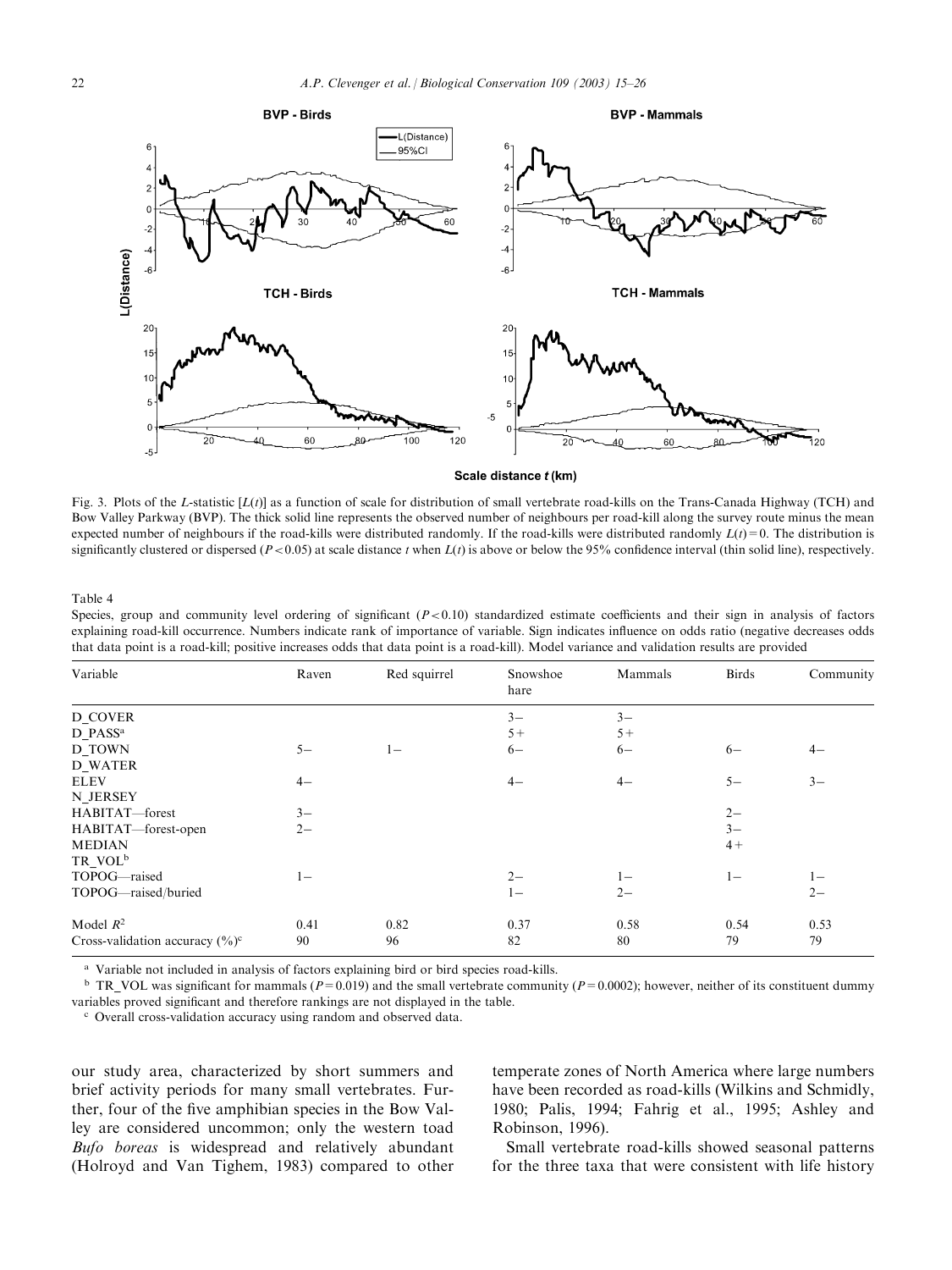phenology, particularly breeding and dispersal. These findings are in agreement with results from previous road-kill studies of small and large fauna (Allen and McCullough, 1976; Ashley and Robinson, 1996; Philcox et al., 1999; Joyce and Mahoney, 2001). Overall roadkill indices were highest during summer months of July and August. However, road-kill indices were highest for mammals in spring, which suggests that road-kills may be largely explained by breeding activity. Bird road-kills were high from May through August indicating that breeding and dispersal activities may make them more susceptible to road-related mortality. Although amphibian road-kills were highest between June and August, they were episodic and generally associated with rainfall events (Clevenger, personal observation).

Our results showed that mammals were more vulnerable to being killed on the narrower and less traveled Parkway. For birds, however, two of our road-kill measures (road-kill index and proportion of kills per road type) indicated their road-kills tended to be higher on the wider and busier TCH. The work by Oxley et al. (1974) is the only study we are aware of that has examined kill rates between taxa on roads that vary in traffic intensity and width. They found birds were more susceptible to road-kills on high traffic volume roads (5000–10,000 vehicles/day, summer average daily traffic volume, SADT) in Ontario. However, they had mixed results regarding road-kill rates among mammals. Small, forest-adapted species such as Tamia striatus, Sciurus carolinensis and Tamiasciurus hudsonicus had higher road-kill rates on roads with moderate traffic volume (1500–4000 SADT) and lower rates on wide, high traffic volume roads. Conversely, medium-sized mammals including Lepus americanus showed increasing road-kill rates with increasing traffic volume and road width. We found relatively low kill rates for smalland medium-sized mammals on the TCH. One reason may be that traffic speed and volumes on the TCH were substantially higher than the Ontario study (100 vs. 70 km/h and 24,000 vs. 5000–10,000 SADT, respectively). Although many of the forest-associated mammals killed on the Parkway reside in the TCH corridor (Clevenger et al., 2001c), we suspect that disturbance generated from a highway of this magnitude may effectively deter animal movements onto or across the roadway (Barnett et al., 1978; Swihart and Slade, 1984; Woodward, 1990). The higher incidence of bird road-kills along the TCH compared to mammals may be explained by greater abundance or vulnerability to road-kills (Mumme et al., 2000).

The level of threat from traffic to an amphibian population depends on a number of factors. The juxtaposition of ponds or preferred habitats may or may not necessitate road crossing to access seasonal habitat. The tiger salamander migration across the TCH was episodic, resulting in hundreds of road-kills in one location

(Clevenger et al., 2001b), however, when calculating road-kill indices we treated this singular event as one road-kill. Nevertheless, we found amphibians more vulnerable to road-kills on the Parkway than the TCH and believe this can largely be explained by more wetland habitat adjacent to the Parkway.

## 4.2. Description of spatial pattern of road-kills

Neighbour  $K$  statistics are well suited for the description of one-dimensional spatial distributions (Ripley, 1981; Getis and Franklin, 1987). The range of scales over which clustering appears significant is dependent on the intensity of the distribution. Our results showed that small vertebrate road-kills were nonrandomly distributed and clustered along both roads. Distributions of mammal and bird road-kills on the TCH and Parkway were significantly clustered at scales ranging from two to more than thirty kilometres.

We are not aware of previous studies describing the structure and scale of road-kill aggregations. Clustering of wildlife-vehicle collisions, however, has been reported elsewhere (Puglisi et al., 1974; Huijser, 2000). Clustering of large mammal road-kills previously has been explained by animal distribution, abundance, dispersal, and road-related factors including local topography, vegetation, vehicle speed, and fence location or type (Puglisi et al., 1974; Allen and McCullough, 1976; Case, 1978; Clevenger et al., 2001a).

Parkway bird road-kills were clustered on small scales and the intensity of clustering (i.e. the number of extra neighbouring road-kills) was low compared to mammals. The opposite was found for aggregations of bird road-kills on the TCH as the scale of clustering was long and clustering intensity was high with respect to mammal road-kills. Variation in aggregation characteristics (i.e. clustering or dispersion) between taxa and road types may reflect different responses of animals to their habitat, spatial and temporal variability in habitat quality, or local terrain conditions that might facilitate or block movement across roads. An example in this study was the correlation between road-kills with factors such as roadside topography and adjacent habitat structure that we discuss later.

Species-specific traits of birds likely make them vulnerable to road-kill. This increased vulnerability of birds, for example, could be due to their high variability in foraging and flight behaviours. Massemin and Zorn (1998) suggested that local population density and flight behaviour of barn owls Tyto alba were related to high road-kills. We found distinct differences between the road-kill aggregation characteristics on the TCH and Parkway. The scale and intensity of road-kill clusters was markedly higher on the TCH compared to the Parkway. One possible explanation for the disparate patterns may stem from differences in road configuration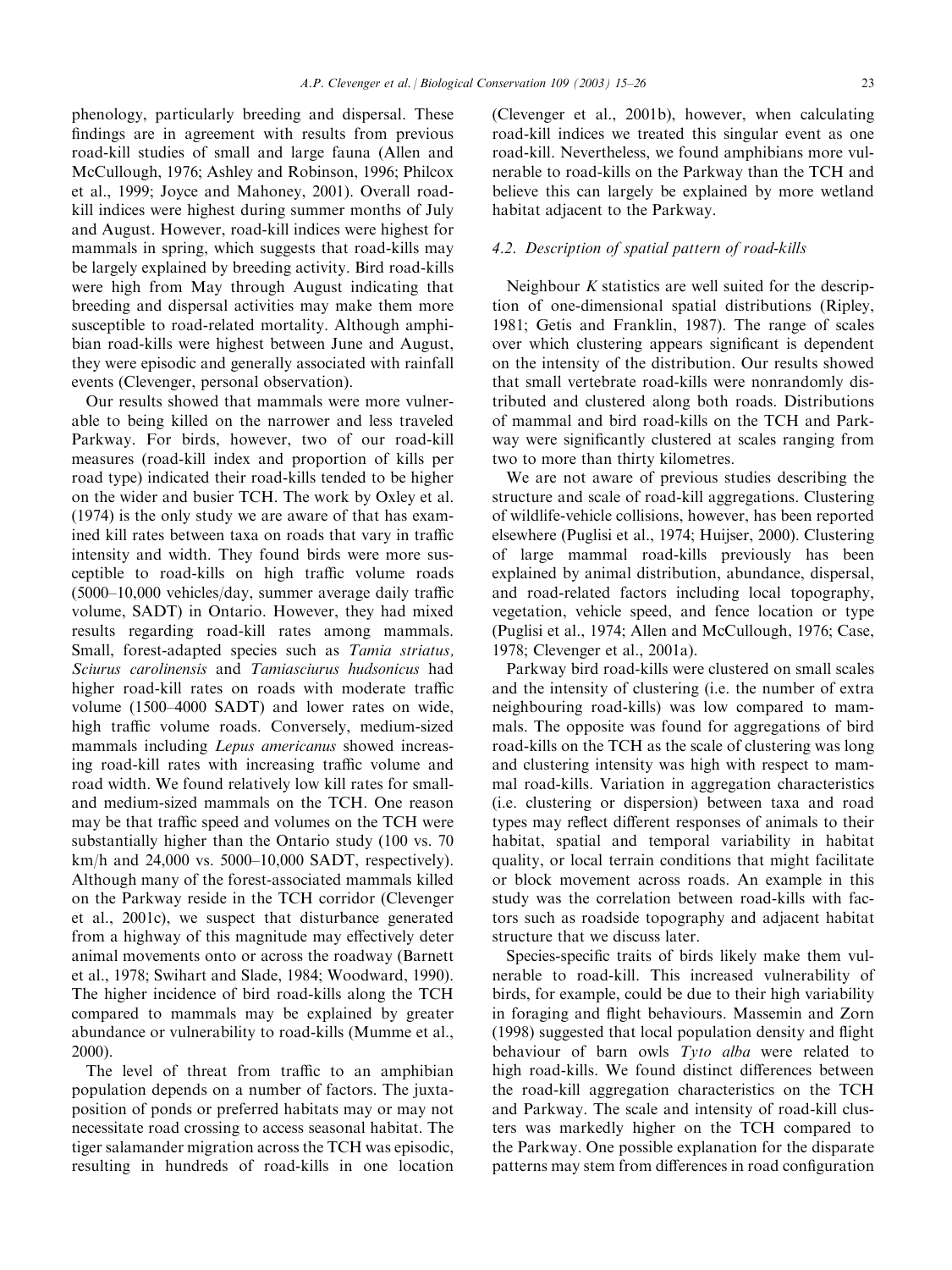and traffic flow on the two roads. Roads like the Parkway with many curves and low traffic speed might result in a more discontinuous pattern of road-kills (i.e. aggregations of kills on smaller spatial scales) compared to a high speed, linear motorway with little variation in speed where kill aggregations may encompass broader segments of road.

# 4.3. Analysis of factors explaining road-kill occurrence

The literature suggests that vehicle speed and traffic volume are probably the most important factors explaining wildlife collisions (Trombulak and Frissell, 2000). More recent road-kill studies of large and small vertebrates confirm these findings (Rolley and Lehman, 1992; Fahrig et al., 1995; Inbar and Mayer, 1999; Joyce and Mahoney, 2001). The results from our study show that roadside topography strongly influences small vertebrate road-kills and how two distinct road types can have different effects in terms of vertebrate mortality and their spatial pattern.

Raised or partially raised roads had the highest explanatory power for all species and taxa but red squirrels. The models predicted that raised roads resulted in fewer road-kills relative to level roads. Bird road-kills were less likely to occur on raised roads adjacent to forested habitat. Massemin and Zorn (1998) found the opposite as barn owls were more likely to be hit while crossing elevated sections of road near open fields in France. This might be expected given the flight behaviour of barn owls, typically low to the ground while hunting. Further, compared to open habitat, wooded sections of road may naturally force birds to fly higher above roads when crossing between forest edges (Bekker et al., 1995).

Traffic volume was not an important factor explaining road-kills. Disturbance, particularly road noise, generated from high-speed motorways like the TCH has been shown to affect birds, extending up to 2 km from an adjacent road (Van der Zande et al., 1980; Reijnen and Foppen, 1994; Reijnen et al., 1995), and also degrades the surrounding habitat (Ortega and Capen, 1999). Clarke et al. (1998) suggested that high volume roads may discourage badgers Meles meles from attempting to cross major roads in England. We believe the lack of association between road-kills and traffic volume in our study is likely explained by the alienating effect of the highway which primarily deters animal movements across the roadway.

There was a tendency for snowshoe hare and mammal road-kills to occur close to vegetative cover. These results accord with others reporting that concentrations of road-killed animals generally occur where wooded areas or cover adjoins both sides of a road (Hodson, 1962; Bellis and Graves, 1971; Bennett, 1991). It is believed that increased cover provides greater protection

and security for animals approaching roads. However, the lack of cover and low connectivity may inhibit animal movement across roads particularly forest interior species (Bennett et al., 1994; Andreassen et al., 1996; Desrochers and Hannon, 1997; St. Clair et al., 1998), ultimately leading to reduced road permeability.

The proximity to safe passage (drainage culvert or wildlife crossing structure) below roads in our study area was positively correlated with snowshoe hare and mammal road-kills. In a previous study we showed that for many small- and medium-sized mammals drainage culverts can mitigate harmful effects of busy transportation corridors (Clevenger et al., 2001c). For forestassociated wildlife like most of the species we studied, these passages may provide a safe means of crossing open habitat created by road corridors (some places up to 100 m wide) and a vital habitat linkage. In a post-hoc analysis we found that snowshoe hare road-kills occurred where passages were located farther away than expected by chance (Mann–Whitney U test,  $Z = 1724$ ,  $P = 0.070$ ). This suggests that when passages are relatively far apart there may be a greater tendency for animals to cross above the road, whereas when in close proximity they are more likely to use them for safe passage.

Few studies have examined how fauna utilize centre medians with respect to roadside verges and adjacent habitat (Ferris, 1979; Adams, 1984). The role of centre medians in animal dispersal across transportation corridors has received even less attention (Forman and Alexander, 1998). The general belief is that medians function as safe areas or habitats for animals attempting to cross busy highways and facilitate successful crossings; however, road-kill rates may be affected by the pattern of wooded and grassy areas in the median strip (Bellis and Graves, 1971). Empirical studies have convincingly demonstrated that many forest-dwelling birds are reluctant to cross gaps in forest cover as narrow as 50 m (Desrochers and Hannon, 1997; St. Clair et al., 1998), a distance much narrower than most four lane highways. Thus, the width of gaps created by roads should influence their motivation or willingness to cross. We found that birds were more likely to be killed on roads with a centre median. Using playback experiments in the same study area, St. Clair (unpublished data) suggested that highway sections with forested medians were less significant barriers to forest birds than open grassy medians. The increased road-kill rate on divided sections of road, therefore, may be explained by a greater propensity for birds to cross the narrower gaps but at the same time increase their vulnerability to collisions with vehicles.

## 4.4. Conclusions

The trade off between management of roadways for landscape permeability and management for reduction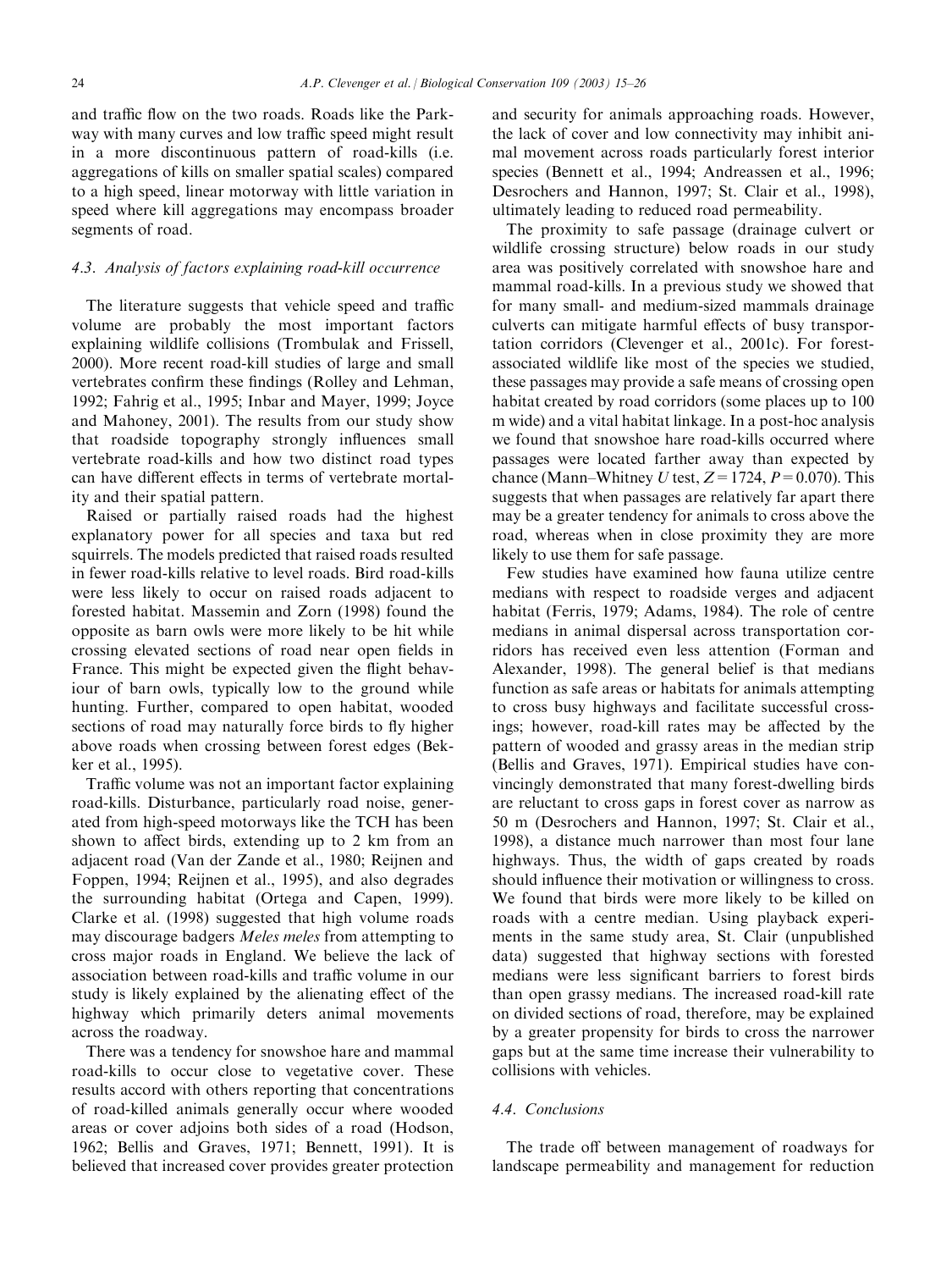of road-kills becomes apparent from our results. The two management objectives may be potentially conflicting. Effective road-kill reduction measures will limit travel of animals over roads, but in essence will reduce connectivity by restricting movements within a population. Providing ample opportunities for below road passage (e.g. culverts) may be a means of managing for both objectives. Earth berms, vegetation and drift fences are proven means of leading animals to below road passage entrances and preventing them from traveling over the road (Bekker et al., 1995; Huijser and Bergers, 2000).

The low road-kill rates indicated by our study do not imply that the roads have a negligible effect on small vertebrate populations in the Bow Valley as local populations may have already been depressed from decades of cumulative road-kills and crossing behaviours may have been selected out of the population. However, without adequate experimental design to obtain demographic data from control and treatment areas in relation to roads we will never be able to estimate how severe the impacts may be at the population level.

Based on the results of our study there are a series of mitigation measures that can be contemplated in future road planning projects. We recommend that simple below road passages (e.g. metal culverts) be installed at frequent intervals (150–300 m; see Clevenger et al., 2001c) to provide opportunities for animals of all body sizes to avoid crossing roads. Drainage culvert costs to highway infrastructure projects are small and the ecological benefits considerable. Cover should be provided close to passage entrances to enhance animal use. At curves in roads where visibility is reduced the verges should be widened to discourage crossings. However, along straight sections cover should extend as close to the road as permitted by road construction standards.

#### Acknowledgements

This study was funded by Parks Canada and Public Works and Government Services Canada (contract C8160-8-0010). M. Brumfit, S. McNalley, E. Zidek, W. Hollett, M. Edwards and L. Holmstol assisted with field work. D. Zell provided GIS assistance and C. Hourigan helped with library services. The paper was improved by the critical comments of P. Singleton, R.G. Wright and an anonymous reviewer. We thank T. McGuire for securing funds for the research and D. Dalman, T. Hurd, and C. White and for their administrative and logistical support.

#### References

Adams, L.W., 1984. Small mammal use of an interstate highway median strip. Journal of Applied Ecology 21, 175–178.

- Allen, R.E., McCullough, D.R., 1976. Deer-car accidents in southern Michigan. Journal of Wildlife Management 40, 317–325.
- Andreassen, H.P., Ims, R.A., Steinset, O.K., 1996. Discontinuous habitat corridors: effects on male root vole movements. Journal of Applied Ecology 33, 555–560.
- Ashley, E.P., Robinson, J.T., 1996. Road mortality of amphibians, reptiles and other wildlife on the Long Point Causeway, Lake Erie, Ontario. Canadian Field-Naturalist 110, 404–412.
- Banff-Bow Valley Study, 1996. Banff-Bow Valley: at the Crossroads. Summary Report for the Banff-Bow Valley Task Force. Canadian Heritage, Ottawa, Ontario.
- Barnes, M.D., 1936. The death-roll of birds on our roads. Naturalist 1936, 85–86.
- Barnett, J.L., How, R.A., Humphreys, R.F., 1978. The use of habitat components by small mammals in eastern Australia. Australian Journal of Ecology 3, 277–285.
- Bashore, T.L., Tzilkowski, W.M., Bellis, E.D., 1985. Analysis of deervehicle collision sites in Pennsylvania. Journal of Wildlife Management 49, 769–774.
- Bekker, G.J., Hengel, V.D.B., van der Sluijs, H., 1995. Natuur over Wegen (Nature over motorways, in Dutch and English). Ministry of Transport, Public Works and Water Management, Delft, The Netherlands.
- Bellis, E.D., Graves, H.B., 1971. Deer mortality on a Pennsylvania interstate highway. Journal of Wildlife Management 35, 232–237.
- Bennett, A.F., 1991. Roads, roadsides and wildlife conservation: a review. In: Saunders, D.A., Hobbs, R.J. (Eds.), Nature Conservation 2: the Role of Corridors. R.J. Surrey Beatty, Chipping Norton, Australia, pp. 99–117.
- Bennett, A.F., Henein, K., Merriam, G., 1994. Corridor use and the elements of corridor quality: chipmunks and fencerows in a farmland mosaic. Biological Conservation 68, 155–165.
- Case, R.M., 1978. Interstate highway road-killed animals: a data source for biologist. Wildlife Society Bulletin 6, 8–13.
- Child, K.N., 1998. Incidental mortality. In: Franzmann, A.W., Schwartz, C.C. (Eds.), Ecology and Management of the North American Moose. Smithsonian Institution Press, Washington, DC, pp. 275–285.
- Clarke, G.P., White, P.C.L., Harris, S., 1998. Effects of roads on badger Meles meles populations in south-west England. Biological Conservation 86, 117–124.
- Clevenger, A.P., Chruszcz, B., Gunson, K., 2001a. Highway mitigation fencing reduces wildlife-vehicle collisions. Wildlife Society Bulletin 29, 646–653.
- Clevenger, A.P., McIvor, M., McIvor, D., Chruszcz, B., Gunson, K., 2001b. Tiger Salamander Ambystoma tigrinum, movements and mortality on the Trans-Canada Highway in southwestern Alberta. Canadian Field-Naturalist 115, 199–204.
- Clevenger, A.P., Chruszcz, B., Gunson, K., 2001c. Drainage culverts as habitat linkages and factors affecting passage by mammals. Journal of Applied Ecology 38, 1340–1349.
- Cressie, N., 1991. Statistics for Spatial Data. John Wiley and Sons, New York.
- Desrochers, A., Hannon, S.J., 1997. Gap crossing decisions by forest songbirds during post-fledging period. Conservation Biology 11, 1204–1210.
- Drews, C., 1995. Road kills of animals by public traffic in Mikumi National Park, Tanzania, with notes on baboon mortality. African Journal of Ecology 33, 89–100.
- Environmental Systems Research Institute, 1998. ArcView GIS Version 3.1, Redlands, California.
- Fahrig, L., Pedlar, J.H., Pope, S.E., Taylor, P.D., Wegner, J.F., 1995. Effect of road traffic on amphibian density. Biological Conservation 74, 177–182.
- Ferris, C.R., 1979. Effects of interstate 95 on breeding birds in northern Maine. Journal of Wildlife Management 43, 421–427.